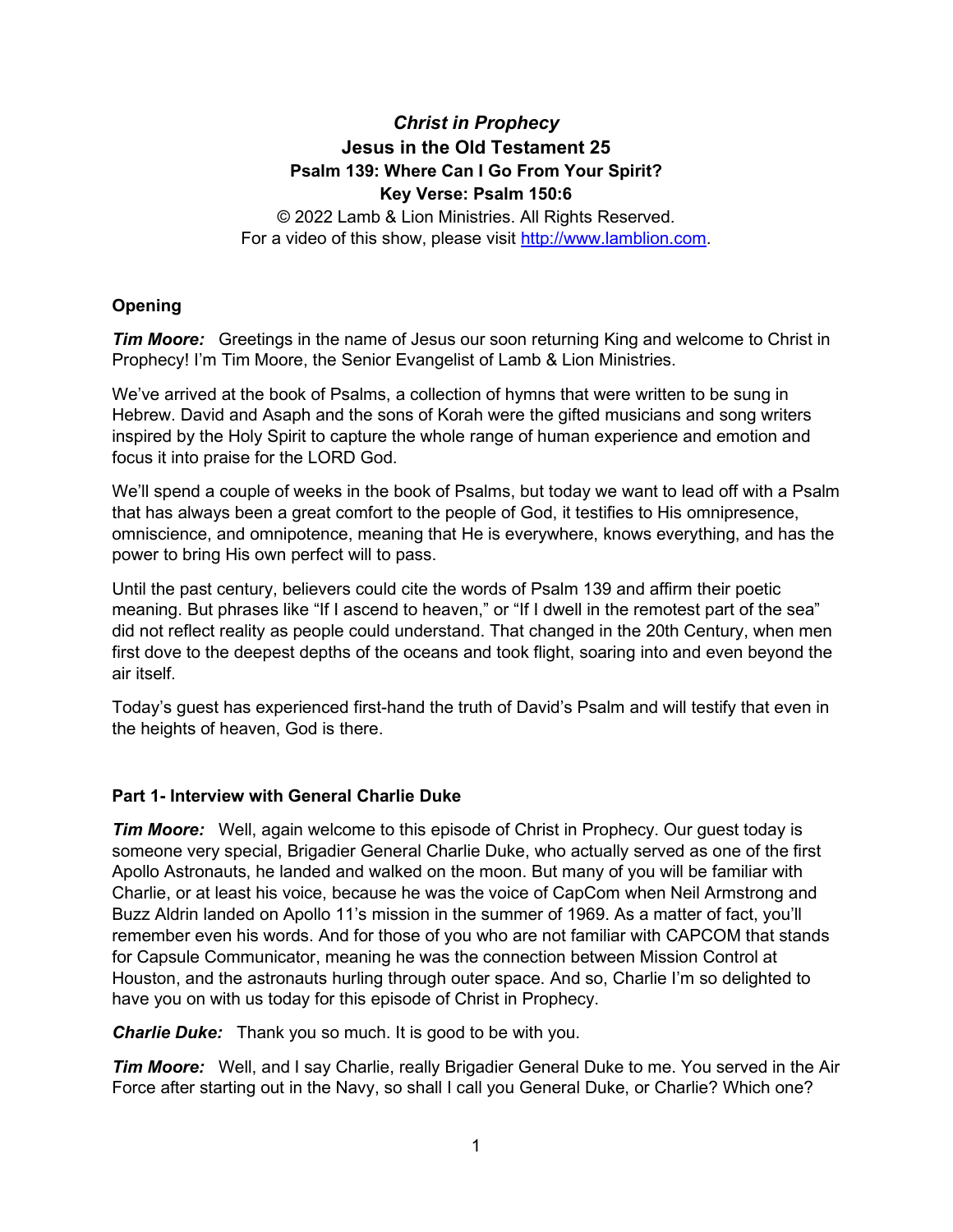### *Charlie Duke:* Charlie, that's my name.

*Tim Moore:* Alright, Sir, well, I tell the folks the same thing. The Lord is going to call me Tim, so please don't call me anything else. Well, I obviously am fascinated by your own history as both a pilot and an astronaut. And as I said you graduated from the Naval Academy, but you saw the light and crossed commissioned to the Air Force and then became a pilot. Tell us a little bit about that part of your life.

*Charlie Duke:* Well, I'd gone to the Naval Academy in 1953 was my plebe year. And it wasn't an Air Force Academy, so I selected the Naval Academy because my dad was in the Navy during World War II. And from there I fell in love with airplanes, and I decided that Naval Aviation or Air Force? And I was leaning the Air Force but the Navy was a possibility. But the doctor on my senior first class physical, to get a commission said to me, "Midshipman, you have a stigmatism in your right eye, and you don't qualify for Naval Aviation, but the Air Force will take you." So, into the Air Force I went and I never looked back.

*Tim Moore:* Well, we are glad, those of us in the Air Force, because we are glad to have you. And obviously the Lord had a plan for you and He brought you to where He needed you to be. You also realized early in your career as an Air Force officer, as a pilot that additional education would open doors for you. So, not just in the Air Force, but beyond you ended up going to the Massachusetts Institute of Technology, MIT and pursued advance education. So, the Lord was preparing you for other opportunities down the road even then.

*Charlie Duke:* Yeah, I look back on that day and that is a very interesting decision I made. I could have extended it, my fighter squadron in Germany for another year, and they started coming home in '62 and I would have come back in '63. Had I made that decision and then gone to MIT I would never would have been selected as an astronaut.

*Tim Moore:* Isn't it amazing how the Lord works things out? And then you became a test pilot and you went out of the test pilot school that was at the time commanded by another very famous Air Force pilot.

*Charlie Duke:* That is correct. The commandant of the school was then Colonel Chuck Yeager, the first man to fly faster than the speed of sound and was a great mentor and a boss. Then I went to work for him after I graduated from test pilot school in July of '65. But the very next month I saw an ad in the paper that said, NASA is looking for more astronauts, please apply.

*Tim Moore:* Did you always have that aspiration, or just thought that would be something fun to do? What kind of led you to apply to NASA and become part of the elite group that ended up in the Apollo program itself?

*Charlie Duke:* I was at MIT and working on the Apollo guidance and navigation system, and I met some active astronauts, several. And I never met anybody who was so enthusiastic and excited about a job as these guys. And I said, "Well, how do I get that job?" He said, "Well, if you finish your degree, go to test pilot school you might have a chance." So, I followed their advice. Because at first the first group of astronauts were '59 and then they added a couple more '61 & '62 time frame, and I was just too young, too inexperienced to even think about it. But once I got through MIT and I was then getting close to being qualified.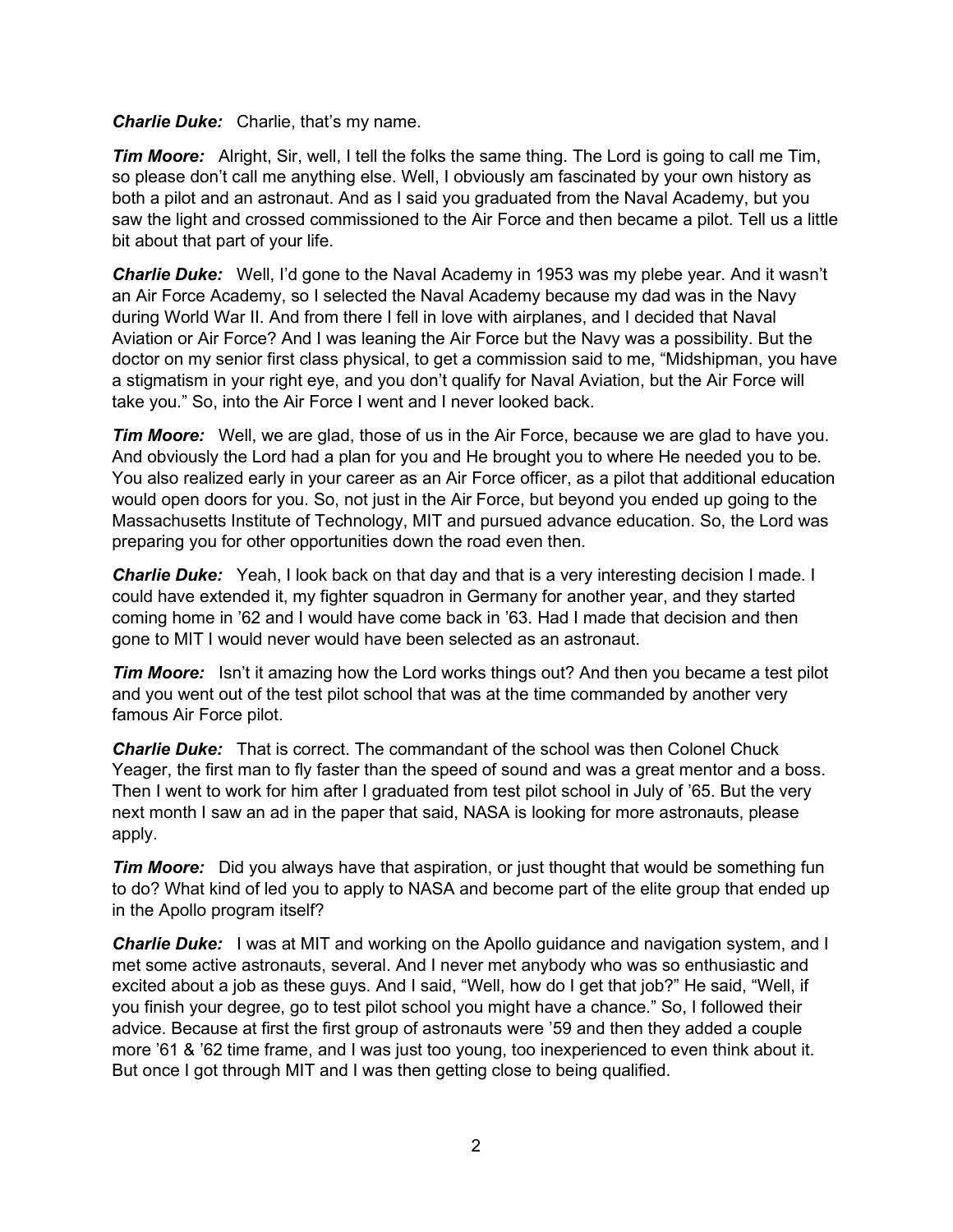*Tim Moore:* Wow. Well, obviously you moved forward into the Apollo program and you served as the CapCom communication with the capsule a couple of different times. And as a matter of fact, Neil Armstrong requested you specifically to be on duty when Apollo 11 landed on the moon. And so, everybody that was alive that day and watching, which includes me, my parents kept me up that night to watch the landing live as a very young person, will remember you responding to him announcing that Tranquility Base had been established and you said?

*Charlie Duke CapCom 1969:* "Roger, Tranquility we copy you on the ground. You got a bunch of guys about to turn blue. We're breathing again. Thanks a lot!" I couldn't even pronounce tranquility; I was so excited.

*Tim Moore:* I remember that, with that very distinctive drawl, which I love to hear even to this day. But you hailing from North Carolina that was just a real encouragement to everybody in the south that was cheering on all the things happening in Apollo as well.

*Charlie Duke:* I had so many people from South and North Carolina call me up and said, "Boy, I'm glad you were on Charlie, it is the first time I ever understood what was going on."

*Tim Moore:* What was going through your mind at that moment Charlie as mankind for the first time set foot on a foreign body, albeit it the moon? What were you thinking? How did you feel?

*Charlie Duke:* I was just not sure we were going to make it. We had a lot of problems on descent, communications, computer problems, trajectory problems, which led to a fuel problem, and we were within seconds of calling an abort because of minimum fuel. And so, the tension you can imagine was just through the roof. And so, I was just focusing on watching that clock countdown to the abort call. But Buzz Aldrin said about 17 seconds before we got to that point, contacting had stopped, and then we knew we were on the ground. It was close.

*Tim Moore:* It was very, very close. And then several years later you actually got to fly your own mission with Apollo 16. What was that like to actually be the last man to set foot on the moon?

*Charlie Duke:* Well, I wasn't the last. We were the fifth landing.

*Tim Moore:* Oh, I apologize, yes.

**Charlie Duke:** That was the 17<sup>th</sup>. There was one more after us Apollo 17.

*Tim Moore:* That's right.

*Charlie Duke:* So, I was number 10 to step out. And it was very exciting. And I was in wonder, awe, this magnificent desolation as Buzz Aldrin described it. And you felt right at home though, there was no sense of eerie feeling. You recognize the major landmarks. There was a perfect clear horizon, the blackness of space, and just the brightness of the moon. And you were so excited! Let's go explore. That never last us for 72 hours.

*Tim Moore:* Well, I can imagine. I would be thrilled to even to have that opportunity. I hope we return there someday. But later after your mission to the moon, as I have read about your own personal testimony, you became a Born Again Christian.

*Charlie Duke:* That's right.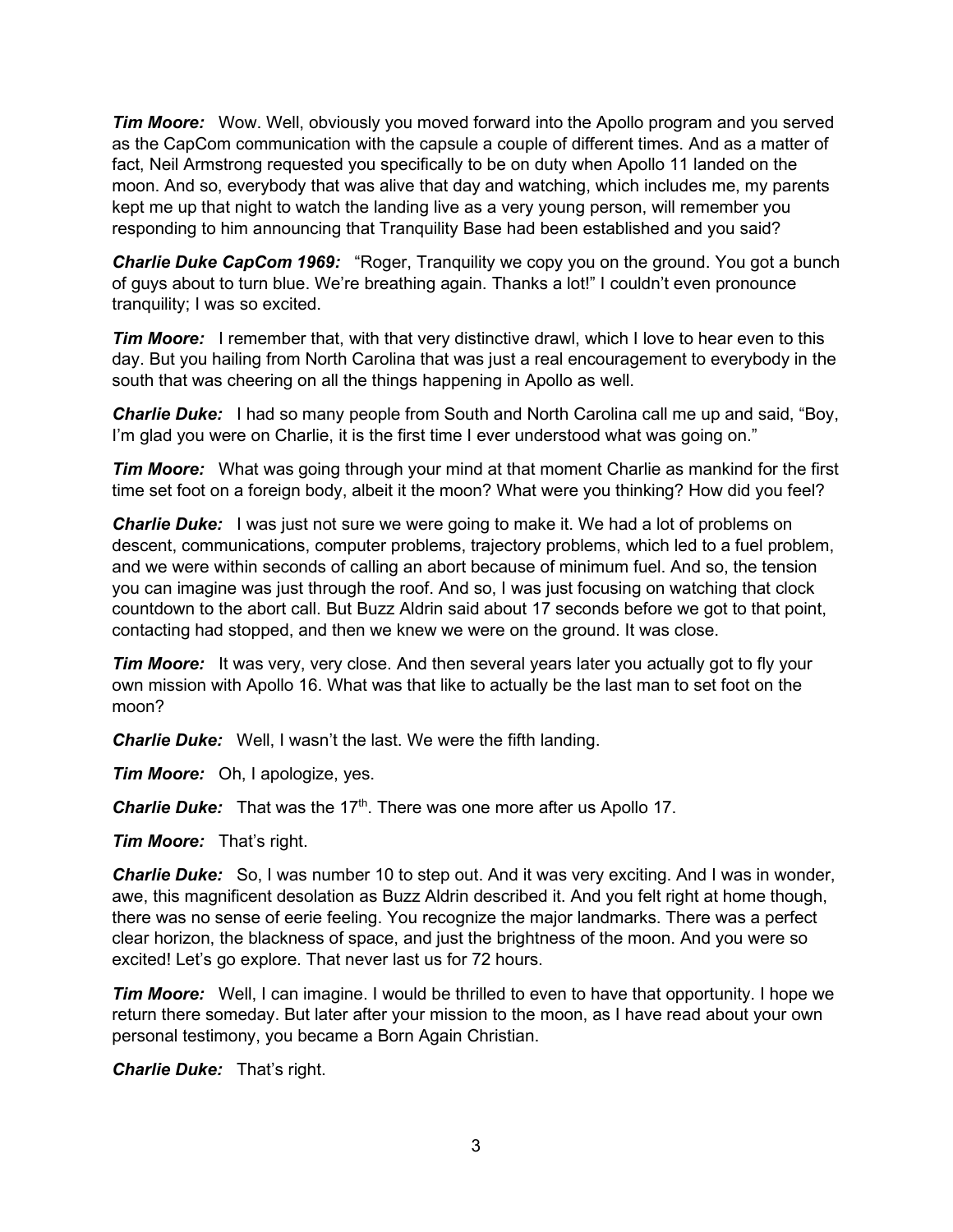*Tim Moore:* And that came after the fact. And so, from your perspective as a follower of Jesus Christ what did you learn about God during your time in space in hindsight?

*Charlie Duke:* Well, I didn't know the Scriptures at that time, but there were two verses, that after I gave my life to Jesus I started reading and studying and applying the Bible's principles to my life. In the book of Isaiah 40 it says, "God sits enthroned above the circle of the earth." And of course, I didn't see God, but with these eyes I saw the circle of the earth. And then in the book of Job there is a verse that says, "When God made the earth He suspended it upon nothing." And when I read that, I said, the Bible is so true. It is true about the physical universe. It is true about our nature. It is true about Jesus. It is true about everything that touches our lives that Scripture touches on is true.

## *Tim Moore:* Yes, Sir.

**Charlie Duke:** And so, I saw that. I saw the circle of the earth. I saw it suspended upon nothing. And so, I began to trust the Scriptures more and more in my life.

*Tim Moore:* That is tremendous testimony in of itself. In 1961, Yuri Gagarin a Soviet cosmonaut was the first man in space and upon his return he reflected the Soviet propaganda of the era which was touting Atheism as their worldview. And he said, "I looked and looked and looked and I didn't see God." As one of the handful of men who have traveled to the moon and back, a quarter of a million miles away from earth, can you testify as David wrote that God was there?

*Charlie Duke:* Certainly, God was there. I look back now and I know that. I know that He had guided my steps, the whole of my life putting me in this, and this, and this place to get me to that point where I could look back, sense God's presence while I was there and His direction and His love for me. And it's been tremendous--how should I say it? Just a tremendous sense of belonging, and God's presence is everywhere, the depth, the psalmists talk about that.

*Tim Moore:* He sure does. And the other thing that is amazing, I think of Jacob as he was wandering away from his family and stayed one point and got up the next morning and he had had a vision of angels descending up and down a ladder from heaven, a stairway, and he said, "God was here and I didn't realize it at the time," but upon reflection he said, "I know He is here." He is everywhere.

*Charlie Duke:* Certainly. And He is certainly the Creator of all. My training at NASA geologically was evolutionary basis. And when I gave my life to Jesus in '78 I had sold my business and I was beginning to--I didn't have a job at that point so I started reading the Bible. And the more I read, the more convinced I became that this is the truth. And God spoke to my heart when I was in Genesis, it said, "In the beginning God created the heavens and the earth." It doesn't say in the beginning there was a big accident. God created the heavens and the earth. And God spoke to my heart and said: What are you going to believe? Are you going to believe what I say? Or are you going to believe what they say? And I said, "Lord, I can't prove either one, but I am going to believe what You say." And I stood on that ever since.

*Tim Moore:* Well, that is a great testimony in of itself. In this particular series we have been stepping through the entire Old Testament and that has been our question, will you believe God's testimony or will you believe man's testimony?

*Charlie Duke:* Exactly.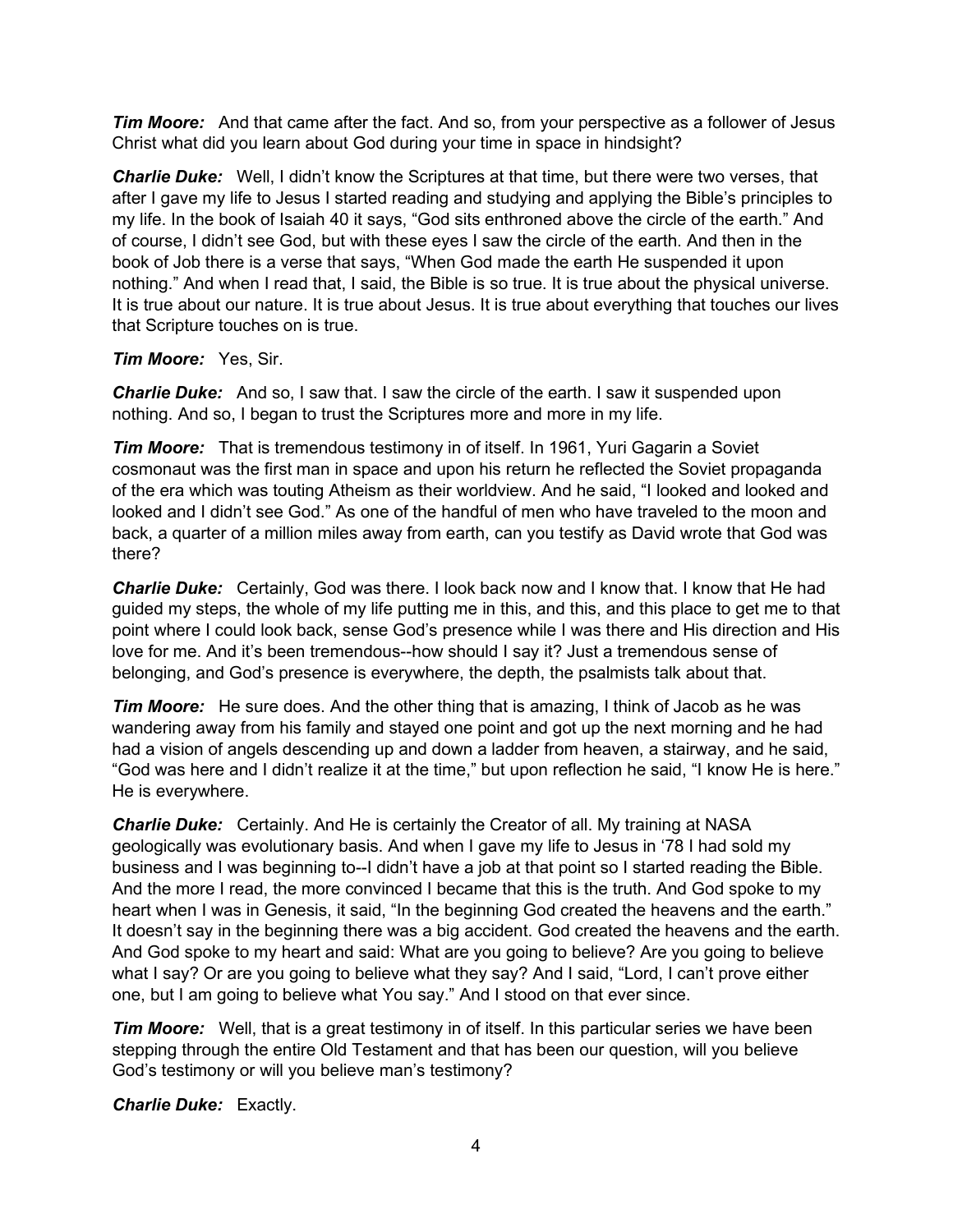*Tim Moore:* And Jesus Christ Himself testified to the validity of Scripture throughout the Old Testament. He testified to the Creation and He indeed was the Creator. You know it was widely reported after your mission to the moon that you left two pieces of memorabilia there on the moon. A coin commemorating the  $25<sup>th</sup>$  anniversary of the Air Force, at that time, and a signed photo of your family with the words, this is the family of Astronaut Duke from planet earth. And yet, as you just mentioned becoming a believer in 1978, your autobiography said that for a number of years you had lived a different sort of lifestyle then you would reflect now, and you were on the cusp of losing your dear wife Dotty and your children. And yet you said that you lost your fixation on self, ego, and ambition when you prioritized serving the Lord Jesus Christ alongside, again, your beautiful wife Dotty.

*Charlie Duke:* That's true. After Apollo 16 in April '72 I climbed a ladder of success. I was 36 years-old. And then the thought occurred to me: What are you going to do now with the rest of your life? And where do you go after being one of 12 men who have walked on the moon? And so, there was a frustration and no peace in my life. Our marriage was crumbling. And Dotty was going from despair, to depression, to thoughts of suicide. Our boys were small, five and seven when I stepped all over the moon. So, it was a bad situation in my life. But some people came and shared their testimony to our church at St. John's Episcopal in La Porte, Texas. And they had a glow, and a love, and a joy about them. And Dotty looked at them and realized I've tried everything but Jesus. So, she invited Jesus into her heart after that weekend. And I can say, Tim that within two months she had changed from sadness to joy.

### *Tim Moore:* Praise the Lord.

*Charlie Duke:* And then two-and-a-half-years later I made that decision when we moved to New Braunfels, that you know Jesus is really who He says He is. He is the way, the truth, and the life. That is either the truth or the biggest lie ever perpetrated. And so, I accepted it. I said, "Lord, I believe that You are the truth and I give you my life." And at that moment I experienced the peace of God for the very first time.

**Tim Moore:** It is amazing to me just hearing you say that, that you are a man who achieved greater accolades and achievements then most mortal men will ever know. Being one of 12, as we discussed even on our drive down here today, there are fewer astronauts who have been on the moon then there are presidents of the United States in our short history as a nation. And yet, having achieved all that there was still a void and an emptiness, and only when you found Jesus Christ did all of that really come into perspective and you were fulfilled with that relationship with God Almighty. That's just tremendous.

**Charlie Duke:** You know in the Psalms, the 19<sup>th</sup> psalm, "The heavens declare the glory of God; the skies proclaim the works of His hands. Day after day they pour forth speech." There is not a language or nation that doesn't understand. And I can look back now and through the verses of that psalm I can see the glory of God in the skies, in the heavens, and on the moon. And it was just magnificent beauty at the time, but now with the knowledge of God and the love of God that I have, and the presence of God I can see all of the Scriptures, and all of the psalms and all of the verses that talk about the creation I see it now.

*Tim Moore:* Just hearing you testify, I have a holy jealously if you will, or a righteous envy that I would have loved to have seen that, but I just love hearing about it. Our passage that we are focusing on today is Psalm 139 and it is often cited by defenders of unborn life. Where David says, "You formed my inward parts; You wove me in my mother's womb. I will give thanks to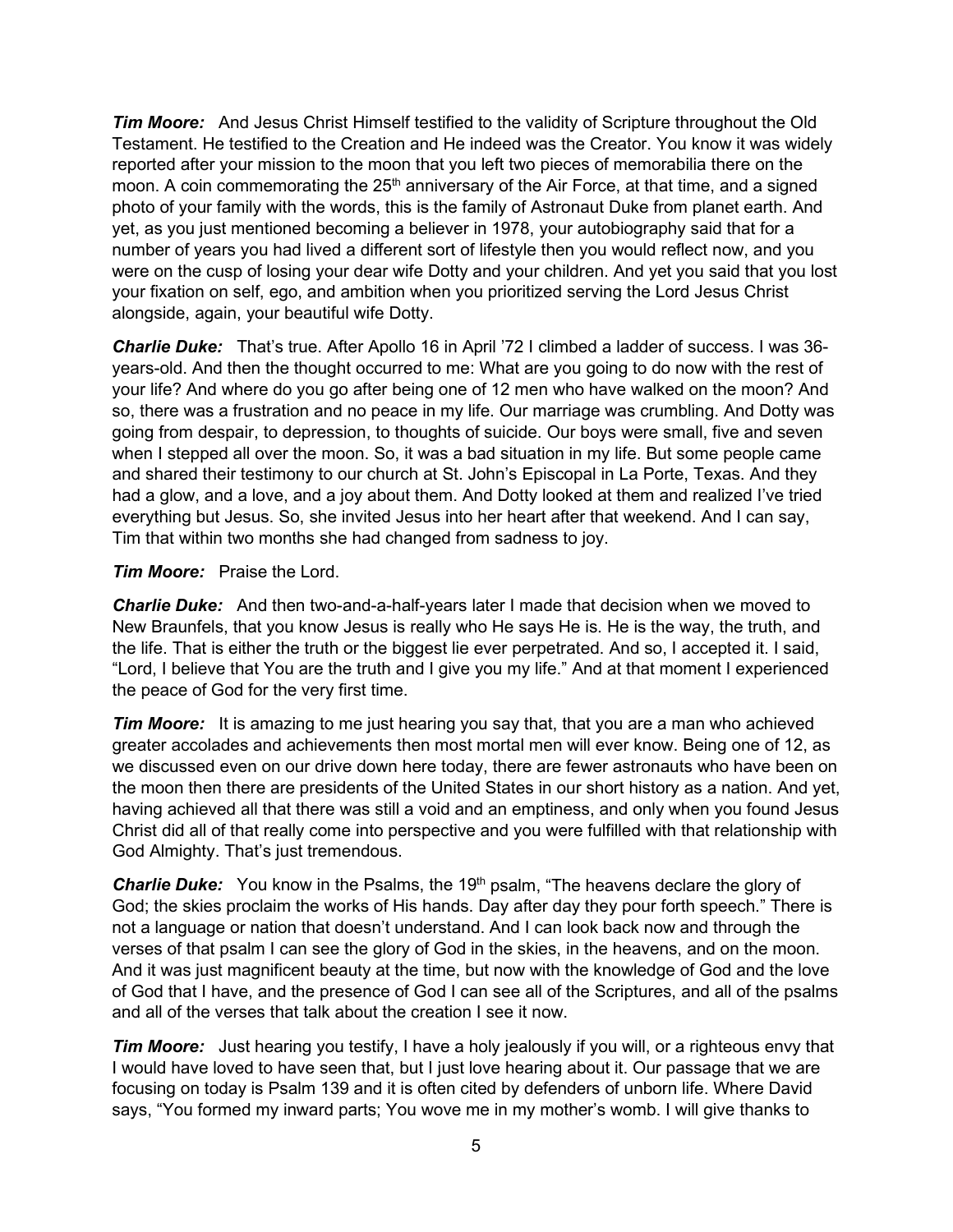You, for I am fearfully and wonderfully made." And your life is a testimony of how God can weave all of our experiences together into a tapestry that reflects His glory if we purpose to honor and serve Him.

*Charlie Duke:* That's true. And I've seen it and I can testify that it certainly has been true in my life. As I read Scripture and I apply it to my life. Someone somewhere has called it the Bible, the manufactures handbook. And as a pilot, Tim you got to read the checklist. You got to read the manual. If you don't you are going to kill yourself, and you are going to wander off. And maybe not kill yourself but you've got big problems. And so, the Bible is my manufactures handbook now and I read it and I try to put my life in line with what Scripture says about being a husband, about being a father, about being a friend, about being a companion. And when I do that, it is just amazing how my life is at peace.

*Tim Moore:* Yes, Sir. It certainly is. Well, General Duke, Charlie do you have any other words of wisdom for our viewers today?

*Charlie Duke:* Well, I would just sum it up to say the Bible is the truth about life, and about God. And it explains life and how we can get through life with God's help and guidance, and support by the Spirit of God. As we learn more, and more, and more, about God and get more and more familiar with Scripture then life is just better. And our family now is the joy of the Lord is in our lives now serving Him.

*Tim Moore:* Well, I think it is a beautiful picture even to think about the team that was behind your effort at NASA as you went to the moon, as you were part of that team when Buzz Aldrin and Neil Armstrong went the very first time. But we are not alone in this universe, as some like to say, God Himself, Jesus Christ who is our Creator and the Holy Spirit dwelling within is there to give us all the support we need to be what He has in mind for us to be and what He wants us to do on His behalf.

*Charlie Duke:* Yeah, a lot of wonderful things happen in your life when you follow Him. He's in charge and He says, "Go over here, go other there." We could spend hours talking about the mighty acts of God that has happened to us and we've seen since 1978.

**Tim Moore:** Well, Charlie I hope that when we receive our glorified bodies, soon and very soon, that we can travel to all the other worlds that manifest God's infinite glory, and we won't even need a rocket to get there.

#### *Charlie Duke:* Amen.

*Tim Moore:* So, Brother thank you very much for your testimony, for your life's testimony and for hosting us in your home for this episode of Christ in Prophecy.

#### **Part 2- How Then Shall We Live?**

*Tim Moore:* Today we've focused our attention on Psalm 139. David contemplated the heavens and realized that there is no place man can go where God is not present. Charlie Duke traveled to the moon and back and testified to the truth David expressed.

In Psalm 19, David wrote: "The heavens are telling of the glory of God; and their expanse is declaring the work of His hands."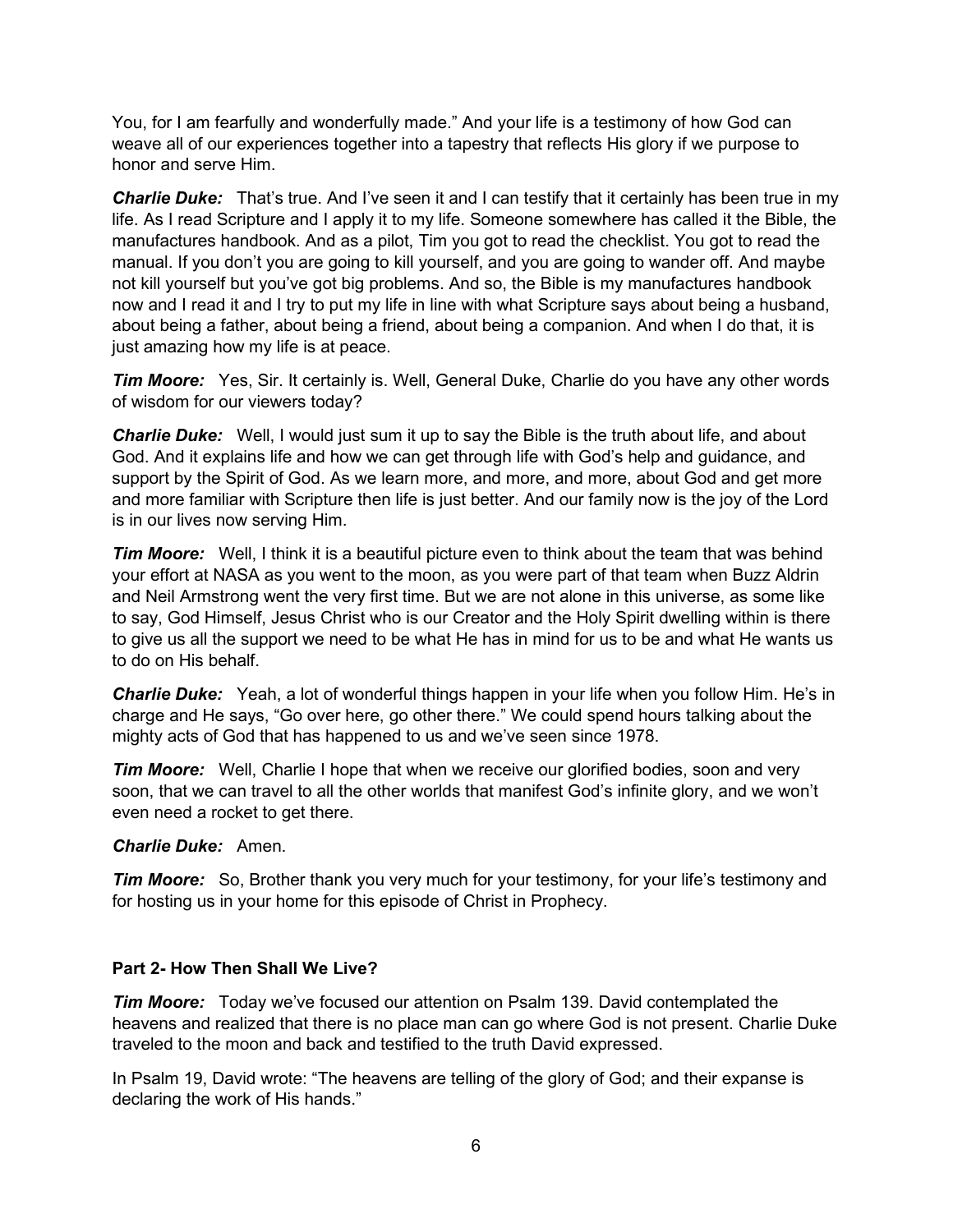He goes on to describe the silent witness they bear to the glory of God. The planets in their courses and the stars in their multitude proclaim the creative genius of our great God and Savior, who fashioned the entire universe by the power of His Word.

But the heavens also tell of the hubris of man, and the lurking destructiveness of sin.

In the years since Charlie Duke ventured to the moon in 1972, thousands of satellites have been launched into space. Our modern age is dependent upon space technology. But in a short period of time, space itself has become littered with manmade debris. Unseen by the human eye, millions of pieces of space junk are orbiting above our heads right now.

Almost 30,000 debris objects larger than an orange are tracked by the American Space Force, but it is estimated that there are one million objects larger than a marble and over 330 million larger than a large grain of sand, or a mustard seed. Traveling at 24,000 miles an hour, even the smallest of those pieces of debris could destroy a satellite or kill a crew if they impacted a spaceship

How did the space near to earth become so littered? Well, some objects were intentionally cast off during successful missions. Some were lost by accident. And others were the result of over 630 known catastrophic breakups, explosions, and collisions.

Astronauts could simply launch into space and hope they don't encounter space debris, but that would be risky and foolish. So, great care is taken to avoid unseen debris fields and steer away from known objects, no matter how small.

In a spiritual sense, many people have a cavalier attitude toward sin. Sin orbits around them out of sight and out of mind, and they presume the odds of sin catastrophically impacting their lives is quite low. But sin has a way of hitting us with devastating consequences. In the fullness of time, every person who has not been covered by the blood of Christ will answer for every single sin.

Mankind's collective sinfulness has increased so dramatically that it's hard to imagine how much longer our holy God can tolerate the wickedness on the earth. He has already demonstrated His willingness to deal with sin, and His intention to do so again at the end of the age, and with finality.

Gazing into the heavens inspires us to stand in awe of God's glory. It motivates our heart to overflow with praise. But for those with discernment, even the space junk floating above our heads offers a warning that destruction will come suddenly and unexpectedly on all who reject God's love and forgiveness.

Heed the counsel of Isaiah: "Lift up your eyes and look to the heavens," then turn to the One who made the heavens and the earth and has the authority to forgive your sins.

### **Part 3**

**Nathan Jones:** Well, It's hard to imagine blasting into space and viewing the earth as a blue marble rotating a quarter-million miles away. And, until the past century humans could only dream of ascending to the heavens.